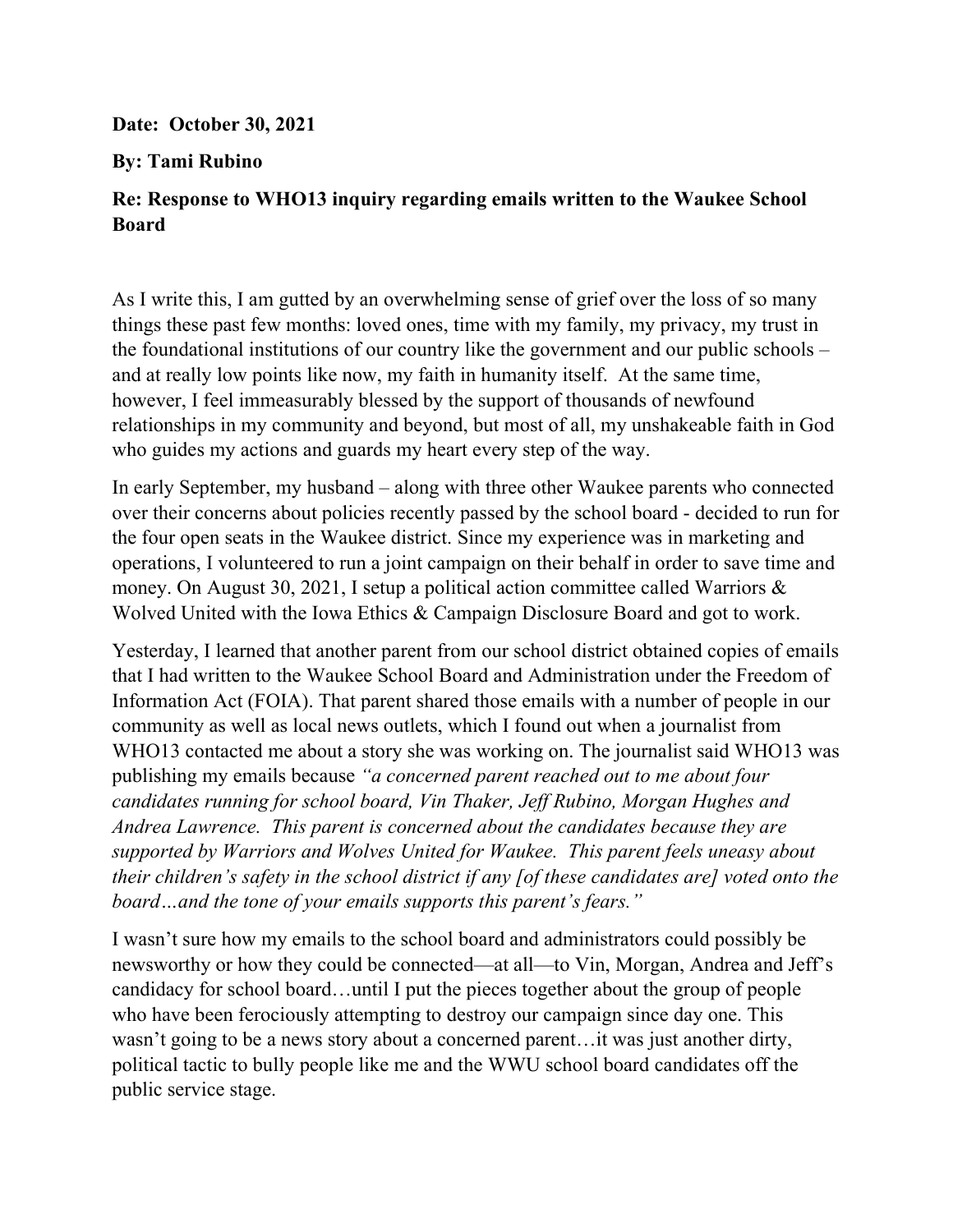Initially, I planned to speak with the WHO13 reporter and share my side of the story. Due to a family medical emergency, I did not think I would be able to do an in-person interview so I asked her to send questions via email. She obliged and sent the following:

- 1. In August, you sent a letter to the board about Equity Standards. You seem to have strong emotions about the district educating students about equity and inclusion. Why do you feel so strongly about it? (Please clarify what you meant by the letter)
- 2. In your e-mail about the Special Meeting on Masks, the tone in your e-mail sounded angry. What would you like to see happen in the district when it comes to masking?
- 3. Does your husband, who is running for the district's, feel as strongly as you think about the district's equity standards and mask requirements?

Upon reading the reporter's questions, I became even more perplexed by this whole situation and very wary of the opportunity to *"clarify the tone of my emails and explain myself*" in a 3-minute news broadcast. Why was I being pressured to tell my side of the story in the first place? I honestly believed my personal written communications to the Superintendent and the Board were protected from FOIA by Iowa Code 22.7(18) regarding confidentiality, which specifically excludes: "communications not required by law, rule, procedure, or contract that are made to a government body or to any of its employees by identified persons outside of government, to the extent that the government body receiving those communications from such persons outside of government could reasonably believe that those persons would be discouraged from making them to that government body if they were available for general public examination." The expectation for confidentiality was further acknowledged in an exchange with Superintendent Buck where he stated, *"You have asked that I not share this as you're concerned about how individual snippets may be experienced. I would ask the same."* 

Since I have no idea what parts of my email communication was released to this concerned parent and subsequently sent to local news and media outlets, the next thought that rolled through my head was, "wait a minute—if anyone is going to tell *MY* story, it's going to be me." After all, I have nothing to hide and no reason to be ashamed. So HERE are links to the full copies of the four emails I sent to the Waukee board members and Superintendent Buck between July 29, 2021 and October 8, 2021. With regard to answering the WHO13 reporter's questions, you can read my emails for yourself, but I do believe I explained—very thoroughly—why I have such "strong emotions" about Waukee's Equity Standards. Some people do not agree with my viewpoints and that's okay, but it is not justification for them to use my family's personal

tragedies and struggles as weapons to try and win a school board election.

In terms of the reporter asking why the tone of my email about mandatory masking "sounded angry," I respectfully disagree with her characterization. My email isn't "angry